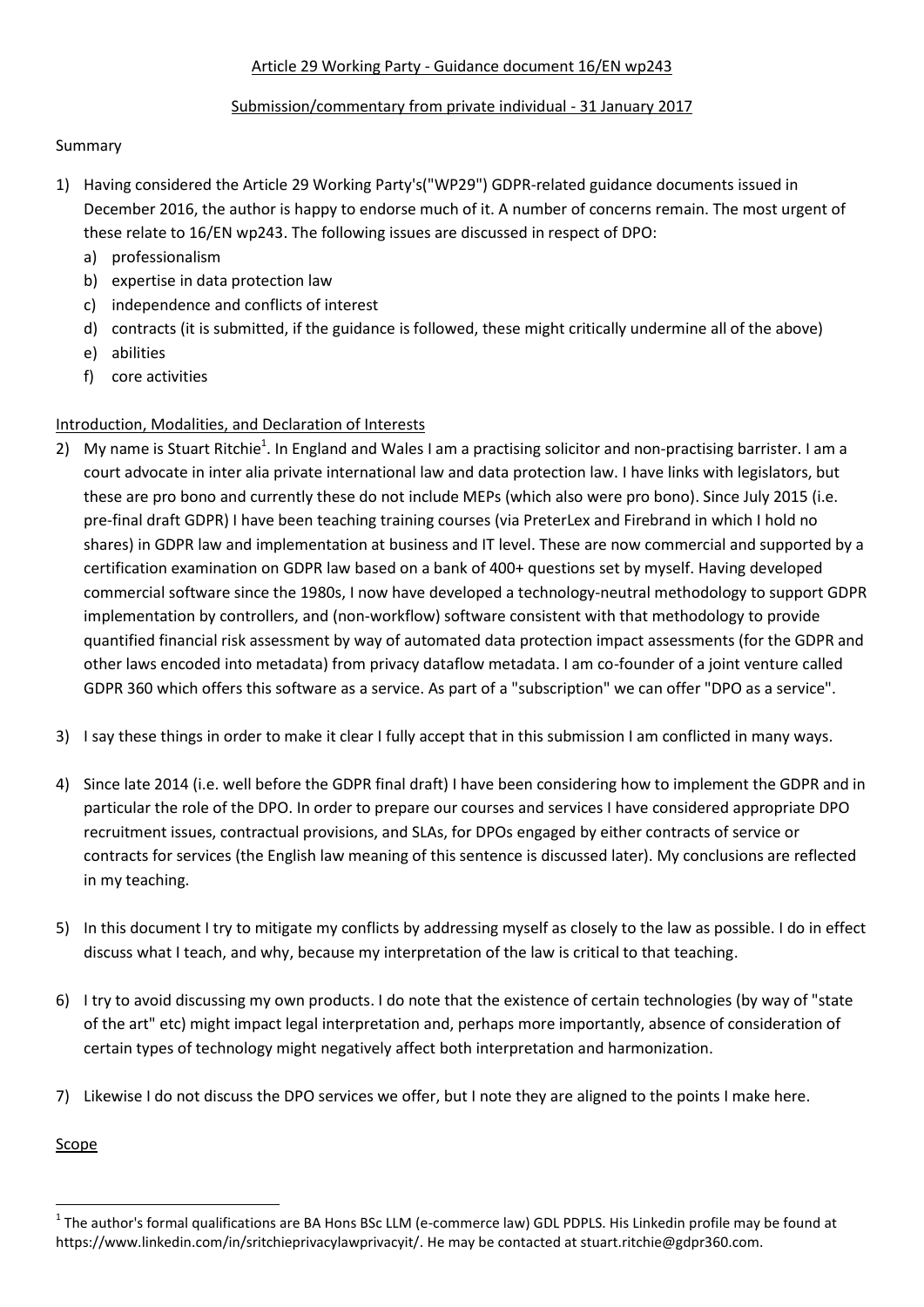- 8) In this submission I make a number of observations and/or discuss a number of issues. The first three topics are perceived to be the most crucial:
	- a) professional qualities
	- b) expertise
	- c) contractual issues, independence, and conflicts of interest generally and specifically
	- d) core activities
	- e) abilities to perform the statutory tasks

## **Professional qualities**

- 9) I begin by noting that, in effect, the GDPR creates a new statutory office that bypasses much contract law and employment law, and is far more rigorous than company law. It is submitted that professionalism in such a new office is to be encouraged and articulated a little, rather than discouraged or ignored.
- 10) I therefore was disappointed to see the rather sketchy attention paid to "professional qualities" in the guidance. I was even more disappointed to see it characterised primarily in terms of expertise (addressed *post*). It is respectfully submitted the guidance quoted above is an unsustainable interpretation of the GDPR, in respect of the plain meaning of the Article 37(5) words (at least in English), and of purposive interpretation, and of the Recitals, and of harmonization alike.
- 11) I accept the guidance does at least mention "high professional ethics". However, and bafflingly, this is mentioned only under "Ability to fulfil its tasks" rather than under "Professional Qualities".
- *12)* The complete guidance for professional qualities (p11) states "*Although Article 37(5) does not specify the professional qualities that should be considered when designating the DPO, it is a relevant element that DPOs should have expertise in national and European data protection laws and practices and an in-depth understanding of the GDPR. It is also helpful if the supervisory authorities promote adequate and regular training for DPOs. / Knowledge of the business sector and of the organisation of the controller is useful. The DPO should also have sufficient understanding of the processing operations carried out, as well as the information systems, and data security and data protection needs of the controller. / In the case of a public authority or body, the DPO should also have a sound knowledge of the administrative rules and procedures of the organisation"*
- 13) Let us go back to first principles and interpret the GDPR text. As the guidance previously acknowledges (ibid) "Article 37(5) provides that the DPO '*shall be designated on the basis of professional qualities and, in particular, expert knowledge of data protection law and practices and the ability to fulfil the tasks referred to in Article 39'*".
- 14) It is submitted "professional qualities" is to be interpreted as "the qualities to be ascribed to a professional".
- 15) What, then, is a "professional"? It is submitted that, in English law at least, it essentially means a member of a body all of whom both subscribe to a written code of conduct and inherently are subject to a disciplinary process that could deprive him or her temporarily or permanently of their livelihood as sanction for any breach of the collective code of conduct. A more succint, if redundant, phrase is "regulated professional".
- 16) Further or alternatively, what guidance do we receive from elsewhere in the GDPR? It turns out there are many discussions of "professional" in the Recitals. Without enumerating them, it seems the typical meaning ascribed to "professional" is that which in England would be described as a "regulated professional", especially doctors/health-care workers and lawyers: often, especially in the context of the definition of "large scale", sole practitioner professionals in the English sense.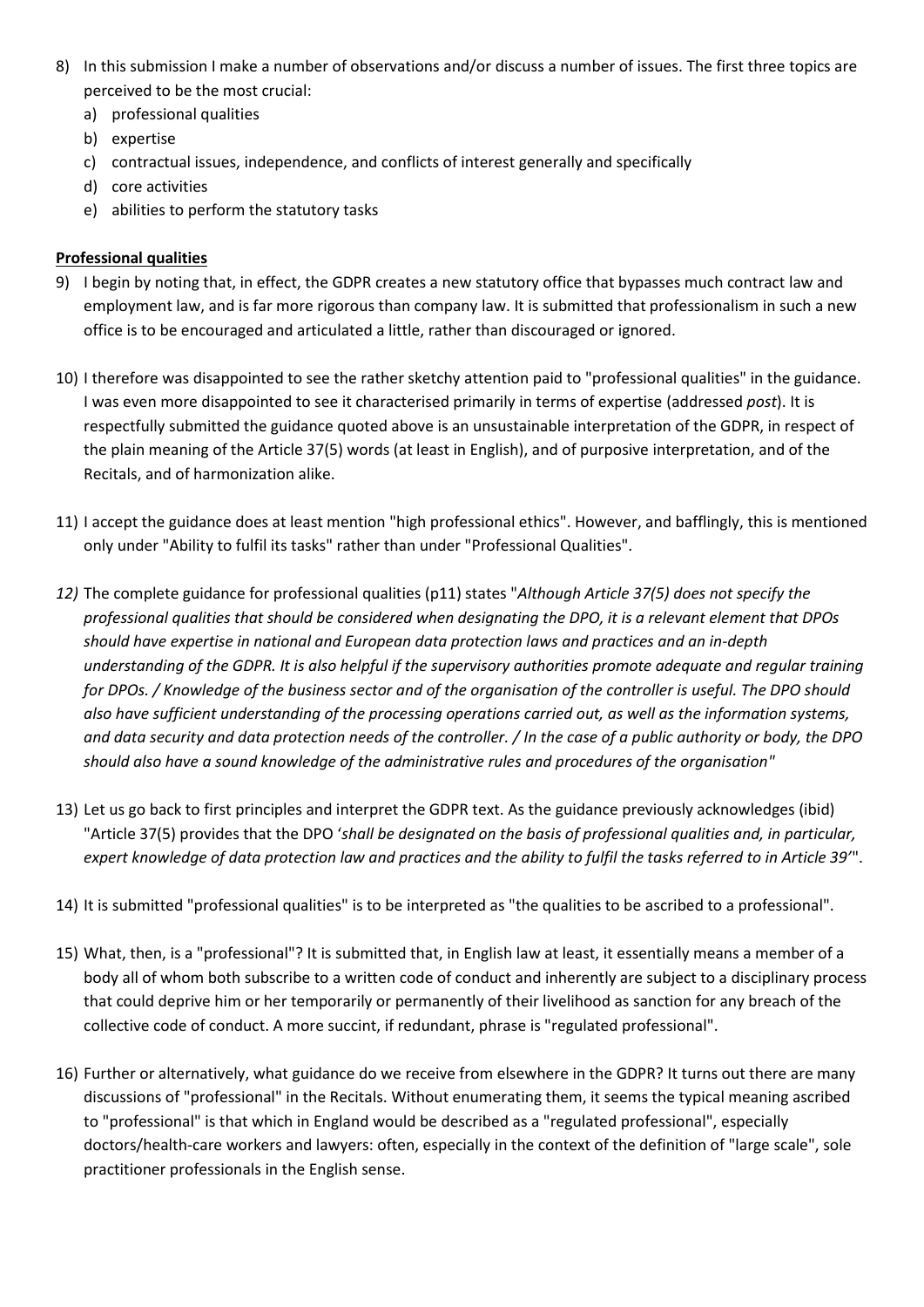- 17) Next we consider the meaning of first "and" of the sentence, appearing before ", in particular". It is submitted that the "and" is conjunctive, as is the second "and". the following list is, on the plain meaning of the words, a requirement **additional** to professional qualities.
- 18) Further or alternatively, the subsequent "in particular", just as with other lists within the GDPR prefixed with "in particular", indicates an open-ended list. The list is not closed. It respectfully is submitted that professional qualities ought not be excluded from any definition of professional qualities (GDPR or otherwise), and likewise that a narrow list of unrelated characteristics ought not be substituted for professional qualities.
- 19) Having characterised "professional", how might we identify persons holding professional qualities or, if you like, the "qualities of a professional"? In my submission the initial point of departure must be a canonical list, **for example** as follows:
	- a) a person who is or recently has been a member of a professional body and has not been struck off that profession's roll of members by way of disciplinary action; or
	- b) a person who satisfies a professional body or body defined in statute for that purpose, by independent accredited examination, that he or she can and will adhere to an code of conduct of professional standard breach of which could lead to deprivation of livelihood.
- 20) I have no particular commitment to the exact form of words, nor have I experience in drafting non-corporate constitutions. The point is to set out a practical way of approaching the issue from the correct starting-point, in a way that would not prevent the WP29 / EDPB from exploiting other Articles to create such a DPO profession, or a simulation of it by way of professional ethics examinations or such other device as may be appropriate.
- 21) It is submitted that enforcement of DPO professional qualities lies at the heart of the success of the GDPR, to the extent that without it we might as well revert to the "data protection official" of 95/46/EC which was dependent on Member State whim.
- 22) Finally on this topic, I note, from a position of ignorance, that the legal traditions of different Member States might diverge in interpretation of "professional qualities", and thus there could be a threat to harmonization.
- 23) Please note I briefly must revisit this issue as critical to my discussions of independence and contracts *post*.
- 24) For the reasons set out above I respectfully invite WP29 to consider clarifying and, as it may deem appropriate, changing or expanding some of its guidance on professional qualities before such guidance becomes final.

### **Expertise**

- 25) The (English) test is "expert knowledge of data protection law and practices". A number of issues appear to arise out of this. I approach this in two ways:
	- a) Expertise in theory and in Court
	- b) Expertise in practice from May 2018

### Expertise in theory and in Court

- 26) The following observations are made from practical experience of Court advocacy in respect of expert witnesses in foreign law, coupled with some foreseeable unintended consequences of the GDPR.
- 27) I restrict my observations to my practising jurisdiction, England and Wales. That said, I emphasize I do not suggest that expertise tests in the other UK jurisdictions, or those of other Member States, are of lower standard. On the contrary, I assume the standard is as high, and therefore the consequences will be similar.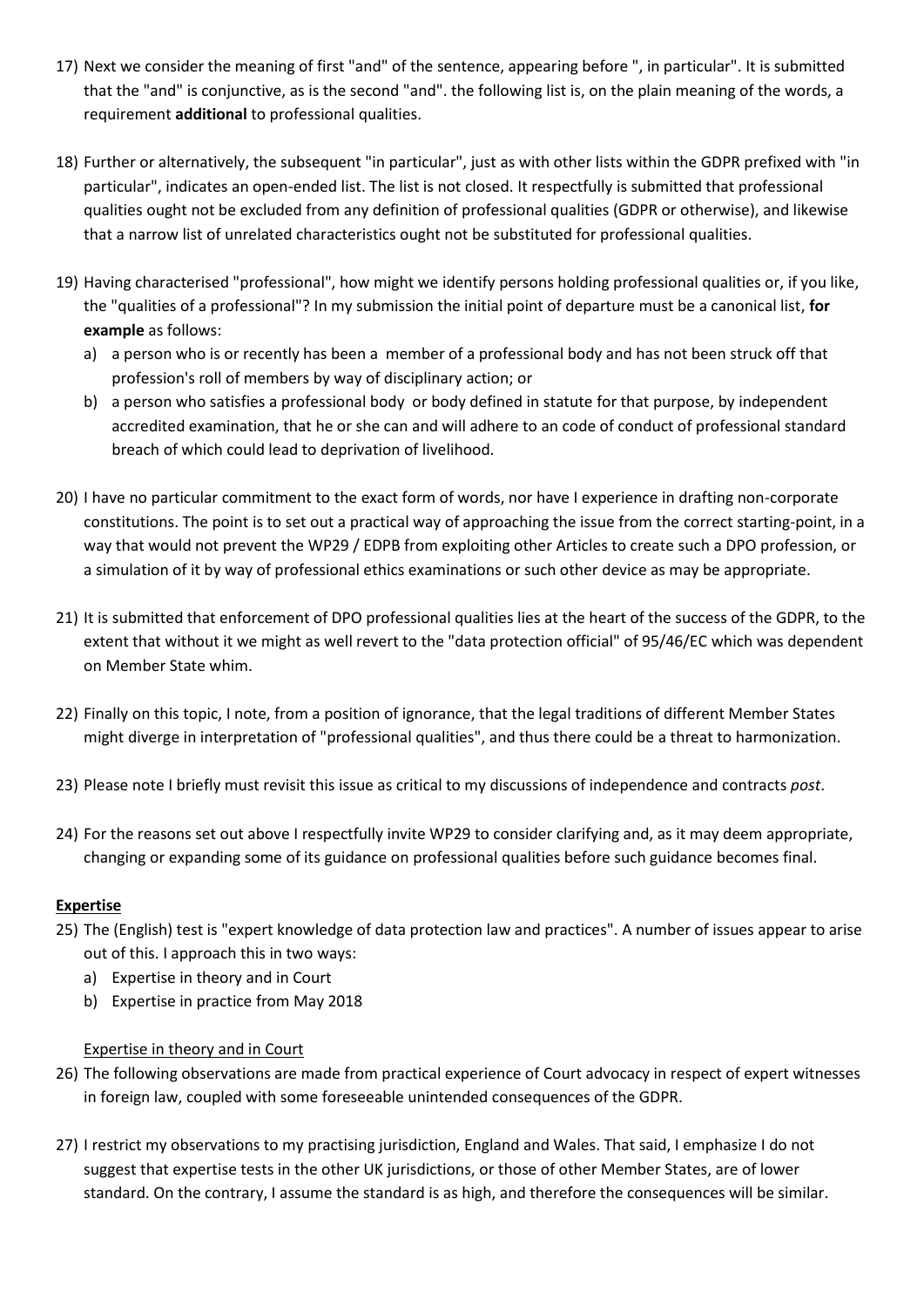- 28) In England, (for reference only) the civil litigation rules for expert witnesses are set out in Part 35 of the Civil Procedure Rules<sup>2</sup> and especially in the accompanying Practice Direction<sup>3</sup>. I do not formally summarise these, merely pick out practical points.
- 29) If after presentation of credentials, and hostile cross-examination, and any further questions from the Court on qualifications, curriculum vitae, experience, conflicts, etc, the Court is inclined to treat the witness as an expert, then that is final and the Court may take the expert witness testimony into account in its deliberations.
- 30) Conversely, the Court may, for any reason or no reason, decline to accept the putative expert's testimony.
- 31) There is no particular standard to be met: it is a practical test based on quality of available independent practitioners. The higher the perceived "quality" of the expert, the more likely the testimony will be credible.
- 32) There are no "special" rules for expert witnesses in foreign law. In practice I have seen only retired or part-time judges in the other jurisdiction, or very experienced advocates in that jurisdiction, or academic lawyers holding a doctorate (or for a specialist field LLM) in that jurisdiction.
- 33) It is submitted that, **in the long run,** the minimum qualification required, for a DPO to be acceptable as an expert witness, is likely to converge on the alternatives of either
	- a) a LLM graduate in relevant area(s) of Union and/or Member State data protection law; or
	- b) a Court advocate experienced in data protection advocacy in relevant jurisdictions
- 34) It is submitted that no courses currently available (including my own) can meet such a standard, other than university LLMs in data protection law.
- 35) Against any objection that a LLM is an impossibly high standard, I note that (at least in England) a law qualification is not a prerequisite for a LLM.
- 36) Unfortunately there are two further problems, both of which exacerbate the expertise issue.
- 37) If a data protection law expert in the GDPR and/or English law is called in an English Court, both advocates and judges will be perfectly capable of construing the law for themselves. Their acceptance of the expert inevitably will stray towards thoughts such as "do I think this lawyer is even competent, measured against myself"?
- 38) The second problem may be critical. Expert witnesses are called in order to give their expert opinion. The Court's evaluation of their expertise is, in effect, the standard by which their testimony can be taken into account.
- 39) However, against the backdrop of the GDPR, the Court's evaluation of a DPO's expertise becomes, ipso facto, determinative of the issue, at least for plaintiffs. If the Court considers that a DPO is not an expert in data protection law, that in and of itself seems almost conclusive of a GDPR breach by way of an alternative route.
- 40) While this scenario "moves the goal-posts" to the extent that the DPO arguably could not be called as an expert witness, there is nothing to stop a plaintiff calling the DPO anyway as a hostile lay witness.
- 41) For avoidance of doubt, the Court-specific issues raised are not a problem and I merely draw them to WP29's attention. That said, it is submitted that we ought to promote increasing DPO expertise as enthusiastically as possible, to avoid the office of DPO rapidly falling into disrepute via Court actions.

1

<sup>2</sup> https://www.justice.gov.uk/courts/procedure-rules/civil/rules/part35

<sup>3</sup> https://www.justice.gov.uk/courts/procedure-rules/civil/rules/part35/pd\_part35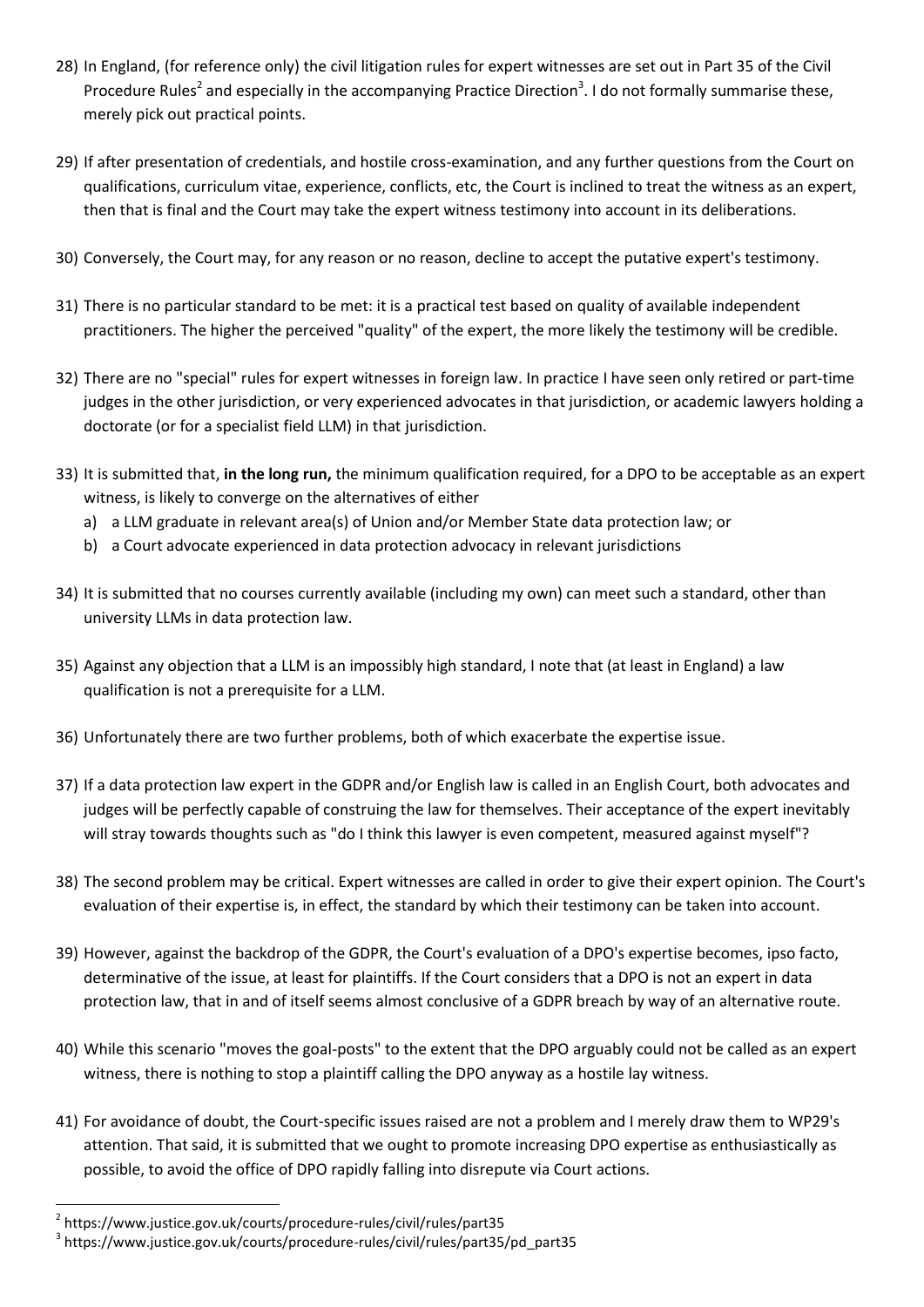#### Expertise in practice from May 2018

- 42) Opinions vary dramatically as to the number of DPOs who must be appointed before, generally well before, May 2018. Anecdotally, however, all estimates I have seen put the total in multiples of tens of thousands.
- 43) Even were expertise in data protection law sufficient for a DPO (it is not), there clearly are insufficient academic training establishments to provide enough DPOs of the standard I have suggested will and ought to be required (LLM).
- 44) For this reason, all manner of dubious establishments (including of course my own) have sprung up purporting to train people in GDPR compliance, and in becoming DPOs.
- 45) Pragmatically, this is necessary as a transition measure. Though a little knowledge is a dangerous thing, in this context a little expertise may be better than none. However, it is submitted the courses lasting days, or even weeks, are wholly insufficient in the long run.
- 46) It is submitted a pragmatic transition measure ought not be permitted to become a de facto standard. I therefore urge WP29 to consider continuously increasing the "required" standard for DPOs up to (eventually) LLM standard, which will encourage academic institutions and controllers alike.
- 47) For avoidance of doubt, I do not sanction supervisory authority endorsement of such courses. There are many dangers there, not least in respect of direct litigation against the supervisory authorities themselves, even under the GDPR itself. I will take this matter up separately with material supervisors.
- 48) For the reasons set out above I respectfully invite WP29 to consider clarifying and, as it may deem appropriate, changing or expanding some of its guidance on expertise, before such guidance becomes final.

### **Contractual issues, independence, and conflicts of interest generally and specifically**

- 49) For avoidance of doubt I see nothing wrong with WP29's guidance on conflicts of interest or independence, per se. Unfortunately, it is submitted that the guidance on so-called "service contracts" might be construed as undermining DPO independence, expertise and professionalism. I therefore treat these matters together.
- 50) First, I address a minor, and probably linguistic/translation error.
	- a) In English law the phrase "service contract" is a nullity. There are only two kinds of contract using the word "service":
		- i) a "contract of service", meaning a "master-servant", or "employer-employee" contract; and
		- ii) a "contract for services", meaning a non-employment contract between any legal person and an "independent contractor" supplying services.
	- b) "Services contract" is synonymous with "contract for services". "Service contract" is simply a nullity.
	- c) This distinction may seem trivial, but it is submitted this confusion may cause endless mischief in English courts unless addressed.
- 51) Turning to the guidance on "DPO on the basis of a service contract" (p12), we see, in total: *The function of the DPO can also be exercised on the basis of a service contract concluded with an individual or an organisation outside the controller's/processor's organisation. In this latter case, it is essential that each member of the organisation exercising the functions of a DPO fulfils all relevant requirements of Section 4 of the GDPR (e.g., it is essential that no one has a conflict of interests). It is equally important that each such member be protected by the provisions of the GDPR (e.g. no unfair termination of service contract*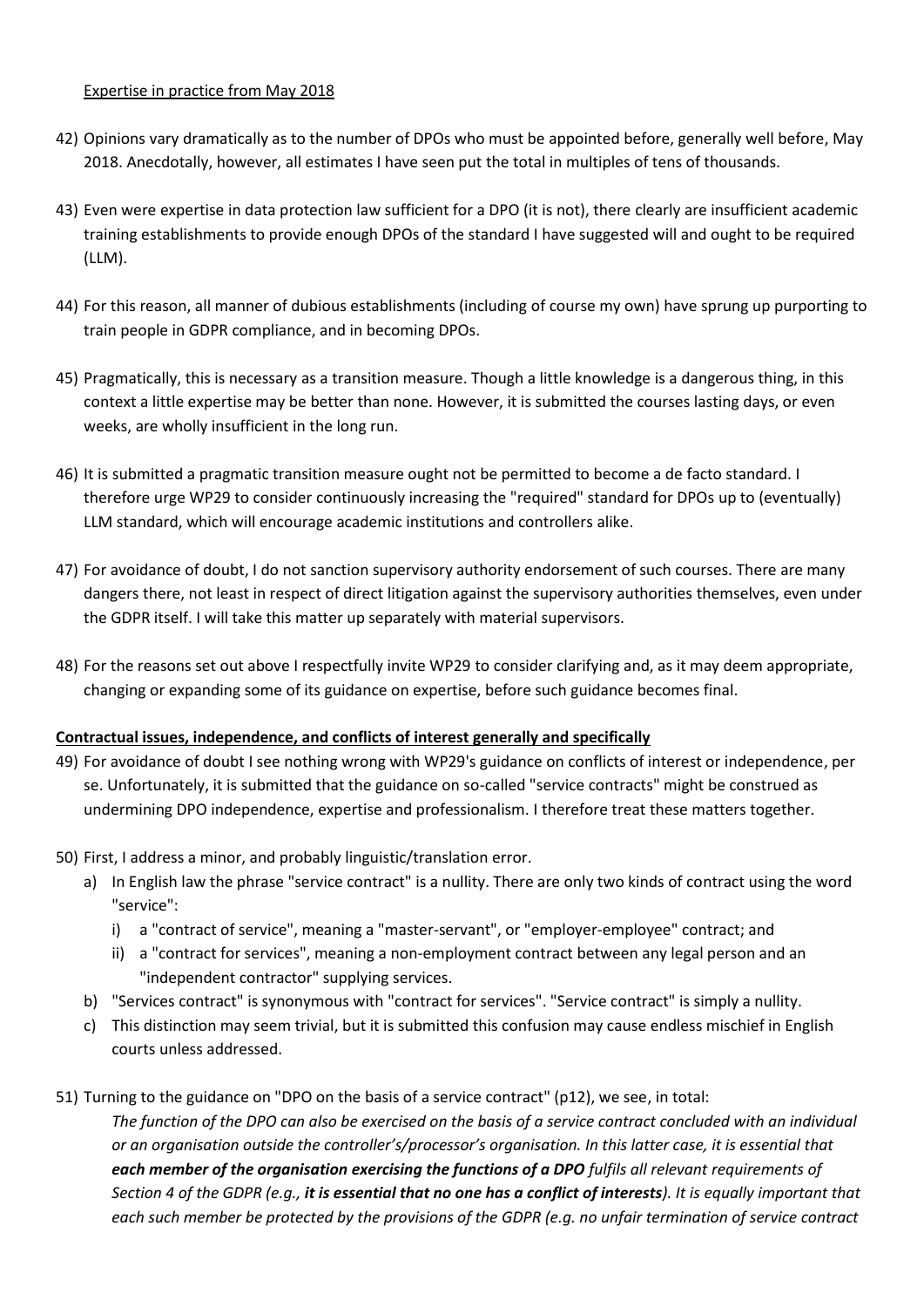*for activities as DPO but also no unfair dismissal of any individual member of the organisation carrying out the DPO tasks). At the same time, individual skills and strengths can be combined so that several individuals, working in a team, may more efficiently serve their clients.*

*For the sake of legal clarity and good organisation it is recommended to have a clear allocation of tasks within the DPO team and to assign a single individual as a lead contact and person 'in charge' for each client. It would generally also be useful to specify these points in the service contract.*[my emphasis]

- 52) There are a number of statements here that, it is submitted, deviate from both the letter and the spirit of the GDPR in a fashion that undermines professionalism, expertise, and independence alike.
- 53) My starting point is my previous submissions as to professionalism.
- 54) The second paragraph talks about "recommended" within the DPO organisation to have a lead contact and person in charge. In the context of professionalism, it is submitted that it ought to be mandatory for a professional to take responsibility: without a professional in charge, there can be no professionalism and the GDPR is breached.
- 55) Next, the final sentence says it would be "useful" to specify "these points" in the contract. It is submitted, again, that it ought to be mandatory. Without specifying a professional in the contract, it is submitted that the contractually appointed DPO will not be a professional and, necessarily, the GDPR is breached.
- 56) If that is right, then it follows *prima facie* there could be three possible scenarios for a lawful DPO appointment:
	- a) a services contract with a named natural person professional satisfying the other criteria;
	- b) a 3-way services contract with a named natural person professional satisfying the other criteria, using a nonnatural legal person for administration and invoicing vehicle (sometimes arranging contracts for a number of DPO engagements with a number of different clients); or
	- c) a contract with a professional firm (of lawyers, or accountants, or engineers, or doctors, or whatever), any of whom might or might not satisfy any DPO criteria, individually or collectively.
- 57) The first of these is, apparently, not discussed by WP29. This seems strange because it is the natural default. However, it is unexceptional so I let it rest.
- 58) The second of these is, apparently, not discussed by WP29. This seems strange because it is, I understand from conversations with DPOs, a common arrangement in Germany which I understand applies at least similar, if not model, DPO rules to that of the GDPR. I may be wrong on that but in any event I should say that where, for whatever reason, the first option is not preferred, this is the model I endorse, teach, and apply.
- 59) The final alternative, by implication, seems to be discussed by WP29, and by implication endorsed as not only acceptable but also, by implication, the preferred model. I set out below a number of issues with this model.
- 60) Unfortunately there is no suggestion that the firm should be professional. This, it is submitted, might lead automatically to GDPR breach.
- 61) Further or alternatively, the firm might be a professional firm, but there is no suggestion in the guidance that anyone, separately or collectively, be a professional. Likewise, this might lead automatically to GDPR breach.
- 62) Further or alternatively, there might be a professional in charge, and this further might be specified in the contract. However, without any engagement of the nominated professional in the contract by way of signature as a party, it is submitted that accountability issues might be raised to the same effect as before.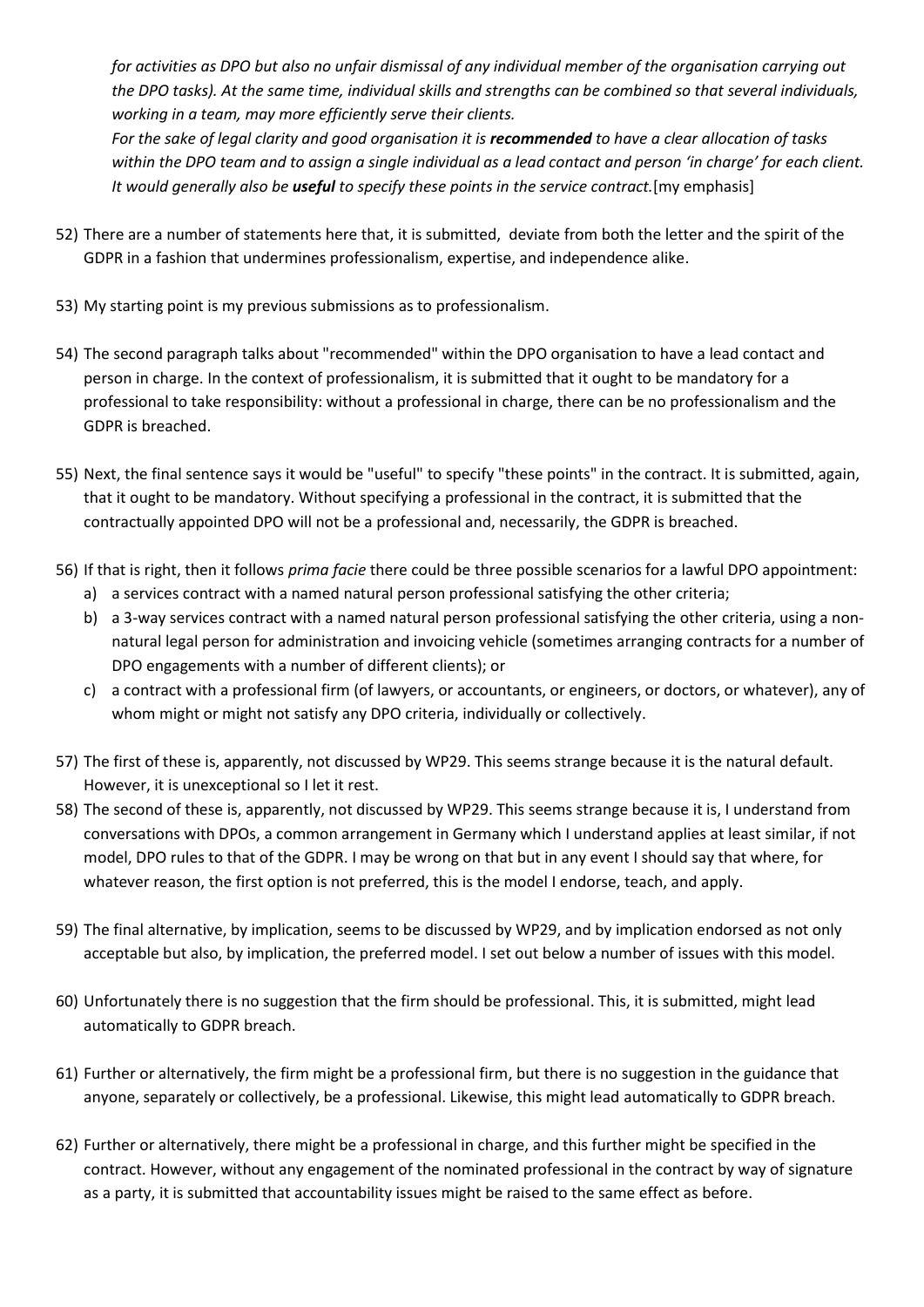- 63) I further note from experience the commoditization of English so-called law firms, in areas such as motor insurance claims, such that the lawyer supposedly responsible for litigation can be six, sometimes seven levels up in the management and has no professional awareness at all, defeating the entire purpose of professional engagement. In other words, great care must be taken to avoid DPO engagements being "gamed" to defeat the spirit, and in my view letter, of the GDPR.
- 64) It might be suggested that no amount of gaming can defeat controller liability. That is so. But if WP29 produces guidance that facilitates such gaming, this might lead to "legitimate expectations" submissions from controllers and perhaps Member State-specific devices (such as, in England, estoppel). It is submitted we ought not set GDPR up to fail.
- 65) Further or alternatively, we must consider independence and conflicts of interest, not only in respect of professionalism generally, but also specifically in respect of the GDPR and emerging DPO case law.
- 66) Certain firms, indeed industries, have a poor track record with independence. Some, for example, might audit a firm at the same time they offer accounting services to it, despite rules on conflicts of interest. Some of these same firms and industries are offering DPO services. The guidance as written seems tailor-made for such firms.
- 67) Further or alternatively, there currently is nothing in the guidance to prevent DPO services firms from supplying services to competitors. This naturally raises conflicts of interest issues.
- 68) It might be suggested by such firms that they have existing internal processes in place to defeat such conflicts, often unedifyingly described by the firms as "Chinese walls". That is all very well. There are two difficulties here. The first is that they may not work. However there is a far more serious problem. These rules, as with company directors, are somewhat close to a low "standard" of independence: that of actual conflict. In my submission The way the jurisprudence is (rightly) moving is in the direction of the Bayern supervisory authority's 2016 fine of a controller for appointing an IT manager as DPO. The significance of this is that no actual conflict of interest seems to have been needed. A potential conflict was sufficient. it would seem to follow that internal processes necessarily must be insufficient to avoid perception of potential conflict.
- 69) Finally, the guidance implies that a DPO ought to be a team member. If that is right, then I would strongly dissent, whether the DPO is an employee or independent contractor. Teams imply conflicts and, almost as bad, management which itself creates conflicts, regardless of who is the manager and who are the managed. The solution, whether the DPO is internal or external, whether the "team" is internal or external, is sharply to separate them. This is very simple. The DPO is the DPO. Everyone else is in a separate body called, for example, the "DPO Liaison Team" which, of course, cannot be managed by the DPO.
- 70) For the reasons set out above I respectfully invite WP29 to consider fundamental changes to its guidance on services contracts, before such guidance becomes final.

### Core Activities

71) I found WP29's guidance here invaluable: it widened the concept to the point that it will be consistent in practice with the objectives of the GDPR. I hope that guidance does not change.

### Abilities to perform the statutory tasks

72) I do not take a point here. I simply list some of the "skills" I, from perusal of the GDPR and consideration against personal experience, have identified as useful for a DPO (depending on context), in the hope that WP29 finds it a convenient list. I regard the first six as the most critical, but otherwise ordering is arbitrary. I set them out as a "shopping list" rather than mandatory.